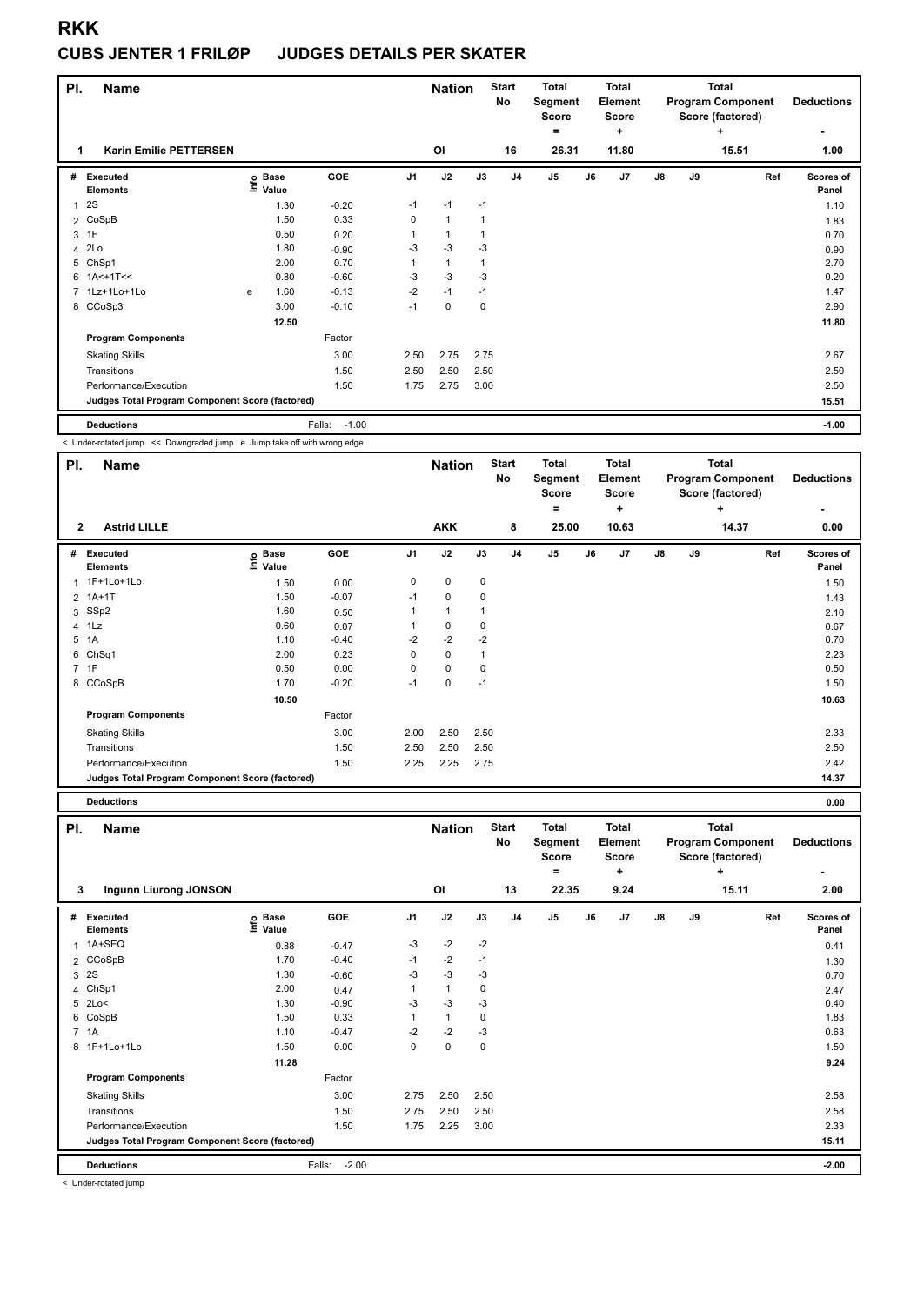#### **CUBS JENTER 1 FRILØP JUDGES DETAILS PER SKATER**

| PI.            | Name                                            |               |                      | <b>Nation</b> |                | <b>Start</b><br>No | <b>Total</b><br>Segment<br><b>Score</b><br>= |                | <b>Total</b><br>Element<br>Score<br>٠ |    |       | <b>Total</b><br><b>Program Component</b><br>Score (factored)<br>٠ | <b>Deductions</b><br>۰ |       |                    |
|----------------|-------------------------------------------------|---------------|----------------------|---------------|----------------|--------------------|----------------------------------------------|----------------|---------------------------------------|----|-------|-------------------------------------------------------------------|------------------------|-------|--------------------|
| 4              | <b>Tiril OMHOLT</b>                             |               |                      |               |                | <b>BKK</b>         |                                              | 1              | 22.35                                 |    | 10.11 |                                                                   |                        | 12.24 | 0.00               |
| #              | Executed<br><b>Elements</b>                     | $\frac{6}{2}$ | <b>Base</b><br>Value | GOE           | J <sub>1</sub> | J2                 | J3                                           | J <sub>4</sub> | J <sub>5</sub>                        | J6 | J7    | $\mathsf{J}8$                                                     | J9                     | Ref   | Scores of<br>Panel |
| 1              | 1A+1T+1T                                        |               | 1.90                 | $-0.13$       | $-1$           | 0                  | $-1$                                         |                |                                       |    |       |                                                                   |                        |       | 1.77               |
|                | $2$ 2S <<                                       |               | 0.40                 | $-0.30$       | $-3$           | $-3$               | $-3$                                         |                |                                       |    |       |                                                                   |                        |       | 0.10               |
|                | 3 CCoSpB                                        |               | 1.70                 | 0.17          | 0              | $\mathbf{1}$       | 0                                            |                |                                       |    |       |                                                                   |                        |       | 1.87               |
| 4              | 1A                                              |               | 1.10                 | 0.00          | 0              | $\mathbf 0$        | 0                                            |                |                                       |    |       |                                                                   |                        |       | 1.10               |
| 5              | 1Lo                                             |               | 0.50                 | 0.00          | 0              | $\mathbf 0$        | 0                                            |                |                                       |    |       |                                                                   |                        |       | 0.50               |
| 6              | $1F+1Lo$                                        | e             | 1.00                 | $-0.10$       | $-1$           | $-1$               | $-1$                                         |                |                                       |    |       |                                                                   |                        |       | 0.90               |
| $\overline{7}$ | Ch <sub>Sq1</sub>                               |               | 2.00                 | 0.07          | $-1$           | $\mathbf{1}$       | 0                                            |                |                                       |    |       |                                                                   |                        |       | 2.07               |
|                | 8 SSp1                                          |               | 1.30                 | 0.50          | $\mathbf{1}$   | $\overline{1}$     | 1                                            |                |                                       |    |       |                                                                   |                        |       | 1.80               |
|                |                                                 |               | 9.90                 |               |                |                    |                                              |                |                                       |    |       |                                                                   |                        |       | 10.11              |
|                | <b>Program Components</b>                       |               |                      | Factor        |                |                    |                                              |                |                                       |    |       |                                                                   |                        |       |                    |
|                | <b>Skating Skills</b>                           |               |                      | 3.00          | 2.25           | 2.25               | 1.75                                         |                |                                       |    |       |                                                                   |                        |       | 2.08               |
|                | Transitions                                     |               |                      | 1.50          | 1.75           | 2.00               | 2.00                                         |                |                                       |    |       |                                                                   |                        |       | 1.92               |
|                | Performance/Execution                           |               |                      | 1.50          | 1.75           | 2.25               | 2.25                                         |                |                                       |    |       |                                                                   |                        |       | 2.08               |
|                | Judges Total Program Component Score (factored) |               |                      |               |                |                    |                                              |                |                                       |    |       |                                                                   |                        |       | 12.24              |
|                | <b>Deductions</b>                               |               |                      |               |                |                    |                                              |                |                                       |    |       |                                                                   |                        |       | 0.00               |

<< Downgraded jump e Jump take off with wrong edge

| PI.          | <b>Name</b>                                     |                            |         |                | <b>Nation</b>        |      | <b>Start</b><br>No | <b>Total</b><br>Segment<br><b>Score</b> |    | <b>Total</b><br><b>Element</b><br><b>Score</b> |    |    | <b>Total</b><br><b>Program Component</b><br>Score (factored) | <b>Deductions</b>  |
|--------------|-------------------------------------------------|----------------------------|---------|----------------|----------------------|------|--------------------|-----------------------------------------|----|------------------------------------------------|----|----|--------------------------------------------------------------|--------------------|
|              |                                                 |                            |         |                |                      |      |                    | ۰                                       |    | ٠                                              |    |    | ٠                                                            | ٠                  |
| 5            | Åshild LUNDBY                                   |                            |         |                | <b>RKK</b>           |      | 18                 | 22.04                                   |    | 7.27                                           |    |    | 14.77                                                        | 0.00               |
| #            | Executed<br><b>Elements</b>                     | <b>Base</b><br>۴٥<br>Value | GOE     | J <sub>1</sub> | J2                   | J3   | J <sub>4</sub>     | J <sub>5</sub>                          | J6 | J7                                             | J8 | J9 | Ref                                                          | Scores of<br>Panel |
| $\mathbf{1}$ | $1F+1Lo$                                        | 1.00                       | 0.20    | 1              | $\blacktriangleleft$ | 1    |                    |                                         |    |                                                |    |    |                                                              | 1.20               |
|              | 2 1Lo+1T+1Lo                                    | 1.40                       | 0.13    |                | 1                    | 0    |                    |                                         |    |                                                |    |    |                                                              | 1.53               |
|              | 3 1A                                            | 1.10                       | 0.00    | 0              | $\mathbf 0$          | 0    |                    |                                         |    |                                                |    |    |                                                              | 1.10               |
|              | 4 ccosp0                                        | 0.00                       | 0.00    |                |                      |      |                    |                                         |    |                                                |    |    |                                                              | 0.00               |
|              | 5 1F                                            | 0.50                       | $-0.10$ | $-1$           | $-1$                 | $-1$ |                    |                                         |    |                                                |    |    |                                                              | 0.40               |
|              | 6 1Lz                                           | 0.60                       | $-0.03$ | 0              | 0                    | $-1$ |                    |                                         |    |                                                |    |    |                                                              | 0.57               |
|              | 7 ChSq1                                         | 2.00                       | 0.47    | 1              | $\mathbf{1}$         | 0    |                    |                                         |    |                                                |    |    |                                                              | 2.47               |
|              | 8 CSp0                                          | 0.00                       | 0.00    |                |                      |      |                    |                                         |    |                                                |    |    |                                                              | 0.00               |
|              |                                                 | 6.60                       |         |                |                      |      |                    |                                         |    |                                                |    |    |                                                              | 7.27               |
|              | <b>Program Components</b>                       |                            | Factor  |                |                      |      |                    |                                         |    |                                                |    |    |                                                              |                    |
|              | <b>Skating Skills</b>                           |                            | 3.00    | 2.50           | 2.50                 | 2.50 |                    |                                         |    |                                                |    |    |                                                              | 2.50               |
|              | Transitions                                     |                            | 1.50    | 2.00           | 2.00                 | 2.50 |                    |                                         |    |                                                |    |    |                                                              | 2.17               |
|              | Performance/Execution                           |                            | 1.50    | 2.50           | 2.75                 | 2.75 |                    |                                         |    |                                                |    |    |                                                              | 2.67               |
|              | Judges Total Program Component Score (factored) |                            |         |                |                      |      |                    |                                         |    |                                                |    |    |                                                              | 14.77              |

| PI.          | <b>Name</b>                                     |                   |                   |                | <b>Nation</b> |      | <b>Start</b><br><b>No</b> | <b>Total</b><br>Segment<br><b>Score</b><br>۰ |    | <b>Total</b><br>Element<br><b>Score</b><br>÷ |               |    | <b>Total</b><br><b>Program Component</b><br>Score (factored)<br>÷ | <b>Deductions</b>  |
|--------------|-------------------------------------------------|-------------------|-------------------|----------------|---------------|------|---------------------------|----------------------------------------------|----|----------------------------------------------|---------------|----|-------------------------------------------------------------------|--------------------|
| 6            | <b>Josefine BREIVIK</b>                         |                   |                   |                | <b>AKK</b>    |      | 5                         | 21.23                                        |    | 8.85                                         |               |    | 14.38                                                             | ٠<br>2.00          |
|              | # Executed<br><b>Elements</b>                   | e Base<br>E Value | GOE               | J <sub>1</sub> | J2            | J3   | J <sub>4</sub>            | J <sub>5</sub>                               | J6 | J <sub>7</sub>                               | $\mathsf{J}8$ | J9 | Ref                                                               | Scores of<br>Panel |
| $\mathbf{1}$ | <b>2S</b>                                       | 1.30              | $-0.60$           | $-3$           | $-3$          | $-3$ |                           |                                              |    |                                              |               |    |                                                                   | 0.70               |
|              | $2$ 1A                                          | 1.10              | 0.00              | 0              | $\mathbf 0$   | 0    |                           |                                              |    |                                              |               |    |                                                                   | 1.10               |
|              | 3 1Lz+1T+1Lo                                    | 1.50              | $-0.03$           | 0              | $\mathbf 0$   | $-1$ |                           |                                              |    |                                              |               |    |                                                                   | 1.47               |
|              | 4 ChSq1                                         | 2.00              | 0.70              | 1              | $\mathbf{1}$  | 1    |                           |                                              |    |                                              |               |    |                                                                   | 2.70               |
|              | 5 SSp0                                          | 0.00              | 0.00              |                |               |      |                           |                                              |    |                                              |               |    |                                                                   | 0.00               |
|              | 6 1F                                            | 0.50              | 0.00              | $\Omega$       | 0             | 0    |                           |                                              |    |                                              |               |    |                                                                   | 0.50               |
|              | 7 1Lo+1A+SEQ                                    | 1.28              | $-0.60$           | -3             | $-3$          | -3   |                           |                                              |    |                                              |               |    |                                                                   | 0.68               |
|              | 8 CCoSpB                                        | 1.70              | 0.00              | 0              | $\mathbf 0$   | 0    |                           |                                              |    |                                              |               |    |                                                                   | 1.70               |
|              |                                                 | 9.38              |                   |                |               |      |                           |                                              |    |                                              |               |    |                                                                   | 8.85               |
|              | <b>Program Components</b>                       |                   | Factor            |                |               |      |                           |                                              |    |                                              |               |    |                                                                   |                    |
|              | <b>Skating Skills</b>                           |                   | 3.00              | 2.50           | 2.50          | 2.50 |                           |                                              |    |                                              |               |    |                                                                   | 2.50               |
|              | Transitions                                     |                   | 1.50              | 2.50           | 2.00          | 2.25 |                           |                                              |    |                                              |               |    |                                                                   | 2.25               |
|              | Performance/Execution                           |                   | 1.50              | 2.00           | 2.50          | 2.50 |                           |                                              |    |                                              |               |    |                                                                   | 2.33               |
|              | Judges Total Program Component Score (factored) |                   |                   |                |               |      |                           |                                              |    |                                              |               |    |                                                                   | 14.38              |
|              | <b>Deductions</b>                               |                   | $-2.00$<br>Falls: |                |               |      |                           |                                              |    |                                              |               |    |                                                                   | $-2.00$            |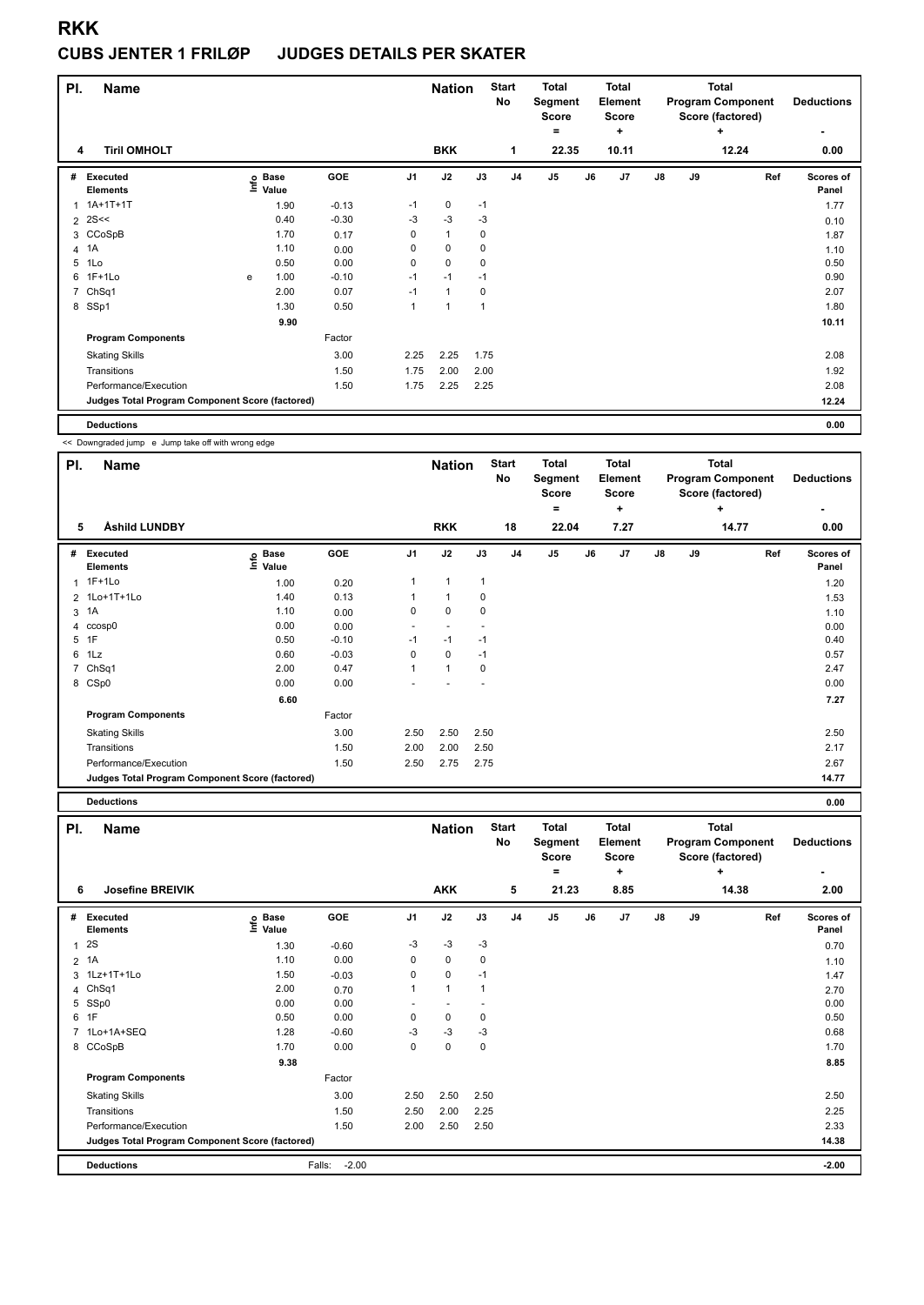#### **CUBS JENTER 1 FRILØP JUDGES DETAILS PER SKATER**

|                | PI.<br>Name                                     |                            |         |                | <b>Nation</b>            |      | <b>Start</b><br>No | <b>Total</b><br>Segment<br><b>Score</b> |    | <b>Total</b><br>Element<br>Score |               |    | <b>Total</b><br><b>Program Component</b><br>Score (factored) | <b>Deductions</b>  |
|----------------|-------------------------------------------------|----------------------------|---------|----------------|--------------------------|------|--------------------|-----------------------------------------|----|----------------------------------|---------------|----|--------------------------------------------------------------|--------------------|
| 7              | <b>Hedvig GUSTAVSEN</b>                         |                            |         |                | O <sub>l</sub>           |      | 17                 | $=$<br>20.63                            |    | ÷<br>8.49                        |               |    | ÷<br>12.14                                                   | ۰<br>0.00          |
| #              | Executed<br><b>Elements</b>                     | e Base<br>E Value<br>Value | GOE     | J <sub>1</sub> | J2                       | J3   | J <sub>4</sub>     | J <sub>5</sub>                          | J6 | J7                               | $\mathsf{J}8$ | J9 | Ref                                                          | Scores of<br>Panel |
| 1              | 1Lz                                             | 0.60                       | $-0.07$ | 0              | $-1$                     | $-1$ |                    |                                         |    |                                  |               |    |                                                              | 0.53               |
| $\overline{2}$ | 1Lo                                             | 0.50                       | 0.13    | 1              | $\mathbf{1}$             | 0    |                    |                                         |    |                                  |               |    |                                                              | 0.63               |
| 3              | Ch <sub>Sq1</sub>                               | 2.00                       | 0.23    | 0              | $\mathbf 0$              |      |                    |                                         |    |                                  |               |    |                                                              | 2.23               |
|                | 4 LSp1                                          | 1.50                       | $-0.10$ | $-1$           | $\mathbf 0$              | 0    |                    |                                         |    |                                  |               |    |                                                              | 1.40               |
| 5              | 1F                                              | 0.50                       | 0.00    | 0              | $\pmb{0}$                | 0    |                    |                                         |    |                                  |               |    |                                                              | 0.50               |
| 6              | 1A<<                                            | 0.00                       | 0.00    | ٠              | $\overline{\phantom{a}}$ |      |                    |                                         |    |                                  |               |    |                                                              | 0.00               |
| 7              | CCoSpB                                          | 1.70                       | 0.00    | 0              | $\mathbf 0$              | 0    |                    |                                         |    |                                  |               |    |                                                              | 1.70               |
|                | 8 1F+1Lo+1Lo                                    | 1.50                       | 0.00    | 0              | $\mathbf 0$              | 0    |                    |                                         |    |                                  |               |    |                                                              | 1.50               |
|                |                                                 | 8.30                       |         |                |                          |      |                    |                                         |    |                                  |               |    |                                                              | 8.49               |
|                | <b>Program Components</b>                       |                            | Factor  |                |                          |      |                    |                                         |    |                                  |               |    |                                                              |                    |
|                | <b>Skating Skills</b>                           |                            | 3.00    | 1.75           | 2.00                     | 2.00 |                    |                                         |    |                                  |               |    |                                                              | 1.92               |
|                | Transitions                                     |                            | 1.50    | 2.25           | 2.00                     | 1.75 |                    |                                         |    |                                  |               |    |                                                              | 2.00               |
|                | Performance/Execution                           |                            | 1.50    | 2.25           | 2.25                     | 2.25 |                    |                                         |    |                                  |               |    |                                                              | 2.25               |
|                | Judges Total Program Component Score (factored) |                            |         |                |                          |      |                    |                                         |    |                                  |               |    |                                                              | 12.14              |
|                | <b>Deductions</b>                               |                            |         |                |                          |      |                    |                                         |    |                                  |               |    |                                                              | 0.00               |

<< Downgraded jump

|              | - - - - - <del>.</del> . - - - -                |      |                      |                   |                |               |             |                    |                                  |    |                                  |    |    |                                                              |                           |
|--------------|-------------------------------------------------|------|----------------------|-------------------|----------------|---------------|-------------|--------------------|----------------------------------|----|----------------------------------|----|----|--------------------------------------------------------------|---------------------------|
| PI.          | Name                                            |      |                      |                   |                | <b>Nation</b> |             | <b>Start</b><br>No | <b>Total</b><br>Segment<br>Score |    | Total<br>Element<br><b>Score</b> |    |    | <b>Total</b><br><b>Program Component</b><br>Score (factored) | <b>Deductions</b>         |
|              |                                                 |      |                      |                   |                |               |             |                    | ۰                                |    | ٠                                |    |    | ٠                                                            |                           |
| 8            | Magdalena KROL                                  |      |                      |                   |                | <b>OSK</b>    |             | 6                  | 20.38                            |    | 8.27                             |    |    | 13.11                                                        | 1.00                      |
| #            | Executed<br><b>Elements</b>                     | ١nfo | <b>Base</b><br>Value | GOE               | J <sub>1</sub> | J2            | J3          | J <sub>4</sub>     | J5                               | J6 | J <sub>7</sub>                   | J8 | J9 | Ref                                                          | <b>Scores of</b><br>Panel |
| $\mathbf{1}$ | 2S<                                             |      | 0.90                 | $-0.53$           | $-3$           | $-3$          | $-2$        |                    |                                  |    |                                  |    |    |                                                              | 0.37                      |
|              | 2 1Lz+1Lo+1T                                    | e    | 1.50                 | $-0.13$           | $-2$           | $-1$          | $-1$        |                    |                                  |    |                                  |    |    |                                                              | 1.37                      |
|              | 3 SSp1                                          |      | 1.30                 | $-0.20$           | $-1$           | $-1$          | $\mathbf 0$ |                    |                                  |    |                                  |    |    |                                                              | 1.10                      |
|              | 4 1A                                            |      | 1.10                 | $-0.13$           | $-1$           | 0             | $-1$        |                    |                                  |    |                                  |    |    |                                                              | 0.97                      |
|              | 5 1F                                            |      | 0.50                 | $-0.07$           | $-1$           | $-1$          | 0           |                    |                                  |    |                                  |    |    |                                                              | 0.43                      |
|              | 6 CCoSp1                                        |      | 2.00                 | 0.00              | $\Omega$       | 0             | $\mathbf 0$ |                    |                                  |    |                                  |    |    |                                                              | 2.00                      |
|              | 7 ChSq1                                         |      | 2.00                 | $-0.17$           | $-1$           | 0             | $\mathbf 0$ |                    |                                  |    |                                  |    |    |                                                              | 1.83                      |
|              | 8 2Lo<<                                         |      | 0.50                 | $-0.30$           | $-3$           | $-3$          | $-3$        |                    |                                  |    |                                  |    |    |                                                              | 0.20                      |
|              |                                                 |      | 9.80                 |                   |                |               |             |                    |                                  |    |                                  |    |    |                                                              | 8.27                      |
|              | <b>Program Components</b>                       |      |                      | Factor            |                |               |             |                    |                                  |    |                                  |    |    |                                                              |                           |
|              | <b>Skating Skills</b>                           |      |                      | 3.00              | 2.50           | 2.25          | 2.25        |                    |                                  |    |                                  |    |    |                                                              | 2.33                      |
|              | Transitions                                     |      |                      | 1.50              | 1.75           | 2.00          | 2.25        |                    |                                  |    |                                  |    |    |                                                              | 2.00                      |
|              | Performance/Execution                           |      |                      | 1.50              | 1.75           | 2.00          | 2.50        |                    |                                  |    |                                  |    |    |                                                              | 2.08                      |
|              | Judges Total Program Component Score (factored) |      |                      |                   |                |               |             |                    |                                  |    |                                  |    |    |                                                              | 13.11                     |
|              | <b>Deductions</b>                               |      |                      | $-1.00$<br>Falls: |                |               |             |                    |                                  |    |                                  |    |    |                                                              | $-1.00$                   |

< Under-rotated jump << Downgraded jump e Jump take off with wrong edge

| PI.            | <b>Name</b>                                     |                                  |         |                          | <b>Nation</b>            |           | <b>Start</b><br>No | <b>Total</b><br>Segment<br>Score<br>٠ |    | <b>Total</b><br>Element<br>Score<br>÷ |               |    | <b>Total</b><br><b>Program Component</b><br>Score (factored)<br>÷ | <b>Deductions</b>  |
|----------------|-------------------------------------------------|----------------------------------|---------|--------------------------|--------------------------|-----------|--------------------|---------------------------------------|----|---------------------------------------|---------------|----|-------------------------------------------------------------------|--------------------|
| 9              | <b>Ellen LERUM</b>                              |                                  |         |                          | <b>BKK</b>               |           | 14                 | 18.28                                 |    | 7.66                                  |               |    | 10.62                                                             | 0.00               |
| #              | <b>Executed</b><br><b>Elements</b>              | <b>Base</b><br>e Base<br>⊑ Value | GOE     | J <sub>1</sub>           | J2                       | J3        | J <sub>4</sub>     | J <sub>5</sub>                        | J6 | J7                                    | $\mathsf{J}8$ | J9 | Ref                                                               | Scores of<br>Panel |
| 1              | $1F+1T$                                         | 0.90                             | 0.00    | 0                        | $\mathbf 0$              | $\pmb{0}$ |                    |                                       |    |                                       |               |    |                                                                   | 0.90               |
| $\overline{2}$ | 1Lo                                             | 0.50                             | 0.13    | 1                        | $\mathbf{1}$             | 0         |                    |                                       |    |                                       |               |    |                                                                   | 0.63               |
|                | 3 CSSp1                                         | 1.90                             | 0.00    | 0                        | 0                        | 0         |                    |                                       |    |                                       |               |    |                                                                   | 1.90               |
|                | 4 ChSp1                                         | 2.00                             | $-0.17$ | $-1$                     | $\mathbf 0$              | 0         |                    |                                       |    |                                       |               |    |                                                                   | 1.83               |
|                | 5 1Lo+1Lo+1Lo                                   | 1.50                             | 0.00    | 0                        | $\mathbf 0$              | 0         |                    |                                       |    |                                       |               |    |                                                                   | 1.50               |
| 6              | 1Lz                                             | 0.60                             | $-0.10$ | 0                        | $-1$                     | $-2$      |                    |                                       |    |                                       |               |    |                                                                   | 0.50               |
| $\overline{7}$ | CoSp0                                           | 0.00                             | 0.00    | $\overline{\phantom{a}}$ | $\overline{\phantom{a}}$ |           |                    |                                       |    |                                       |               |    |                                                                   | 0.00               |
|                | 8 1F                                            | 0.50                             | $-0.10$ | $-1$                     | $-1$                     | $-1$      |                    |                                       |    |                                       |               |    |                                                                   | 0.40               |
|                |                                                 | 7.90                             |         |                          |                          |           |                    |                                       |    |                                       |               |    |                                                                   | 7.66               |
|                | <b>Program Components</b>                       |                                  | Factor  |                          |                          |           |                    |                                       |    |                                       |               |    |                                                                   |                    |
|                | <b>Skating Skills</b>                           |                                  | 3.00    | 2.00                     | 1.75                     | 1.75      |                    |                                       |    |                                       |               |    |                                                                   | 1.83               |
|                | Transitions                                     |                                  | 1.50    | 1.50                     | 1.50                     | 1.50      |                    |                                       |    |                                       |               |    |                                                                   | 1.50               |
|                | Performance/Execution                           |                                  | 1.50    | 2.00                     | 1.75                     | 2.00      |                    |                                       |    |                                       |               |    |                                                                   | 1.92               |
|                | Judges Total Program Component Score (factored) |                                  |         |                          |                          |           |                    |                                       |    |                                       |               |    |                                                                   | 10.62              |
|                | <b>Deductions</b>                               |                                  |         |                          |                          |           |                    |                                       |    |                                       |               |    |                                                                   | 0.00               |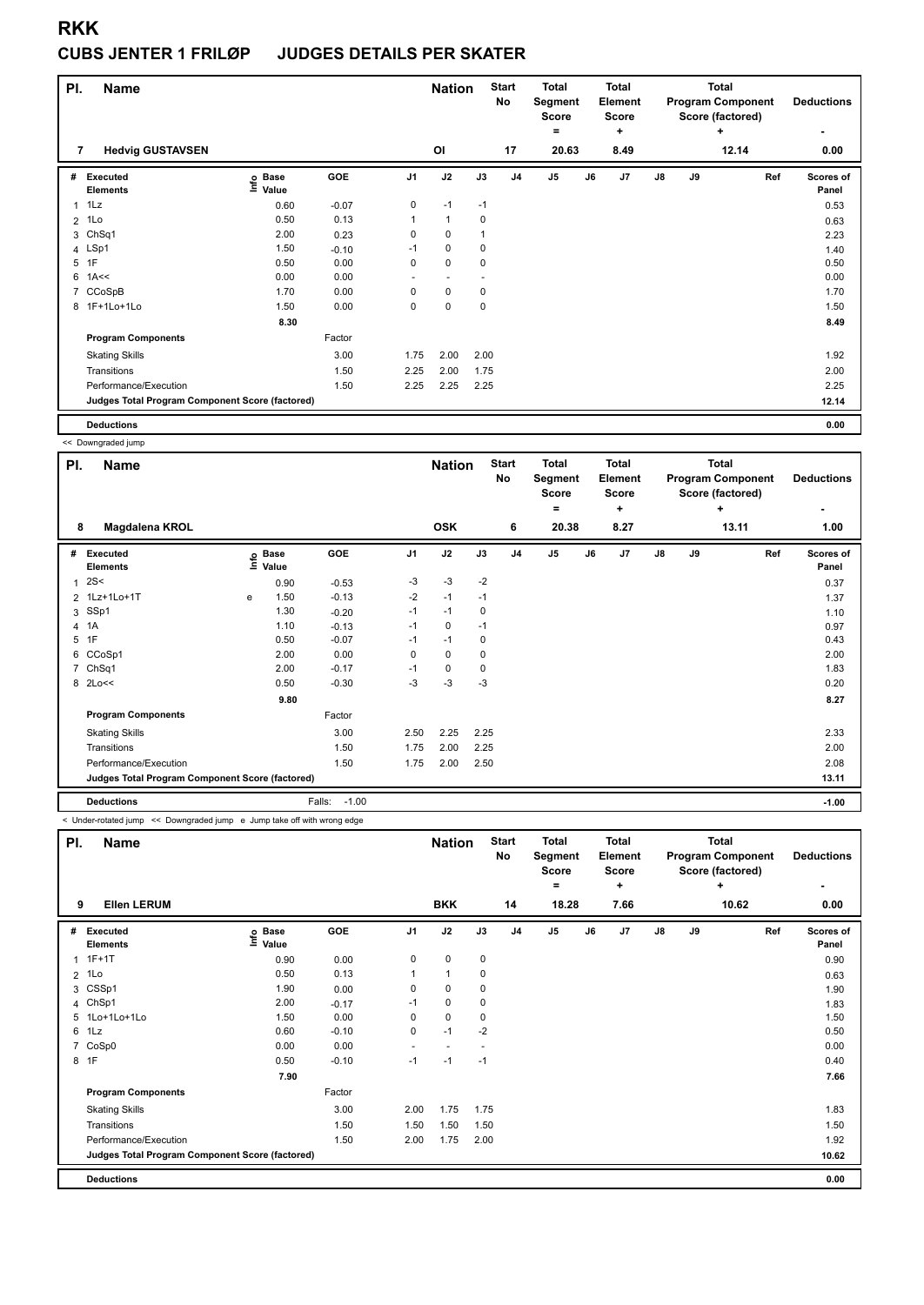### **CUBS JENTER 1 FRILØP JUDGES DETAILS PER SKATER**

| PI. | <b>Name</b>                                     |                              |         |                | <b>Nation</b> |      | <b>Start</b><br>No | <b>Total</b><br>Segment<br><b>Score</b>      | <b>Total</b><br>Element<br><b>Score</b>             |    |    | <b>Total</b><br><b>Program Component</b><br>Score (factored)      | <b>Deductions</b>         |
|-----|-------------------------------------------------|------------------------------|---------|----------------|---------------|------|--------------------|----------------------------------------------|-----------------------------------------------------|----|----|-------------------------------------------------------------------|---------------------------|
| 10  | <b>Sunniva OSNES</b>                            |                              |         |                | <b>RKK</b>    |      | 19                 | ۰<br>17.02                                   | ÷<br>7.27                                           |    |    | ٠<br>9.75                                                         | 0.00                      |
| #   | Executed<br><b>Elements</b>                     | <b>Base</b><br>١nf٥<br>Value | GOE     | J <sub>1</sub> | J2            | J3   | J <sub>4</sub>     | J5                                           | J7<br>J6                                            | J8 | J9 | Ref                                                               | <b>Scores of</b><br>Panel |
|     | $1$ 1 Lo                                        | 0.50                         | 0.00    | 0              | $\pmb{0}$     | 0    |                    |                                              |                                                     |    |    |                                                                   | 0.50                      |
|     | 2 1F+1T                                         | 0.90                         | $-0.23$ | $-2$           | $-2$          | $-3$ |                    |                                              |                                                     |    |    |                                                                   | 0.67                      |
| 3   | SSp0                                            | 0.00                         | 0.00    |                |               |      |                    |                                              |                                                     |    |    |                                                                   | 0.00                      |
| 4   | 1Lz                                             | 0.60                         | $-0.03$ | 0              | $\mathbf 0$   | $-1$ |                    |                                              |                                                     |    |    |                                                                   | 0.57                      |
| 5   | ChSq1                                           | 2.00                         | 0.23    |                | 0             | 0    |                    |                                              |                                                     |    |    |                                                                   | 2.23                      |
| 6   | 1S+1T+1Lo                                       | 1.30                         | 0.00    | 0              | 0             | 0    |                    |                                              |                                                     |    |    |                                                                   | 1.30                      |
|     | 7 1F                                            | 0.50                         | 0.00    | 0              | 0             | 0    |                    |                                              |                                                     |    |    |                                                                   | 0.50                      |
|     | 8 CoSpB                                         | 1.50                         | 0.00    | 0              | 0             | 0    |                    |                                              |                                                     |    |    |                                                                   | 1.50                      |
|     |                                                 | 7.30                         |         |                |               |      |                    |                                              |                                                     |    |    |                                                                   | 7.27                      |
|     | <b>Program Components</b>                       |                              | Factor  |                |               |      |                    |                                              |                                                     |    |    |                                                                   |                           |
|     | <b>Skating Skills</b>                           |                              | 3.00    | 2.25           | 1.50          | 1.50 |                    |                                              |                                                     |    |    |                                                                   | 1.75                      |
|     | Transitions                                     |                              | 1.50    | 1.75           | 1.25          | 1.25 |                    |                                              |                                                     |    |    |                                                                   | 1.42                      |
|     | Performance/Execution                           |                              | 1.50    | 2.25           | 1.25          | 1.25 |                    |                                              |                                                     |    |    |                                                                   | 1.58                      |
|     | Judges Total Program Component Score (factored) |                              |         |                |               |      |                    |                                              |                                                     |    |    |                                                                   | 9.75                      |
|     | <b>Deductions</b>                               |                              |         |                |               |      |                    |                                              |                                                     |    |    |                                                                   | 0.00                      |
| PI. | <b>Name</b>                                     |                              |         |                | <b>Nation</b> |      | <b>Start</b><br>No | <b>Total</b><br>Segment<br><b>Score</b><br>۰ | <b>Total</b><br><b>Element</b><br><b>Score</b><br>÷ |    |    | <b>Total</b><br><b>Program Component</b><br>Score (factored)<br>÷ | <b>Deductions</b>         |

|    |                                                 |                     |            |                          |                          |      |                | =              |    | ÷              |    |    | ÷    | ۰                  |
|----|-------------------------------------------------|---------------------|------------|--------------------------|--------------------------|------|----------------|----------------|----|----------------|----|----|------|--------------------|
| 11 | <b>Jessica SITTAMPALLAM</b>                     |                     |            |                          | <b>TT</b>                |      | 3              | 16.29          |    | 6.91           |    |    | 9.38 | 0.00               |
| #  | <b>Executed</b><br>Elements                     | Base<br>۴ů<br>Value | <b>GOE</b> | J <sub>1</sub>           | J2                       | J3   | J <sub>4</sub> | J <sub>5</sub> | J6 | J <sub>7</sub> | J8 | J9 | Ref  | Scores of<br>Panel |
|    | $1 \t1A$                                        | 1.10                | $-0.40$    | $-2$                     | $-2$                     | $-2$ |                |                |    |                |    |    |      | 0.70               |
|    | 2 1F+1Lo+1T                                     | 1.40                | $-0.03$    | 0                        | $-1$                     | 0    |                |                |    |                |    |    |      | 1.37               |
|    | 3 SSpB                                          | 1.10                | 0.17       | 0                        | $\overline{1}$           | 0    |                |                |    |                |    |    |      | 1.27               |
|    | 4 ChSq1                                         | 2.00                | $-0.33$    | 0                        | $-1$                     | $-1$ |                |                |    |                |    |    |      | 1.67               |
|    | 5 1Lo                                           | 0.50                | 0.00       | 0                        | $\mathbf 0$              | 0    |                |                |    |                |    |    |      | 0.50               |
|    | 6 cosp0                                         | 0.00                | 0.00       | $\overline{\phantom{0}}$ | $\overline{\phantom{a}}$ |      |                |                |    |                |    |    |      | 0.00               |
|    | 7 1Lo+1Lo                                       | 1.00                | 0.00       | 0                        | $\mathbf 0$              | 0    |                |                |    |                |    |    |      | 1.00               |
|    | 8 1F                                            | 0.50                | $-0.10$    | $-1$                     | $-1$                     | $-1$ |                |                |    |                |    |    |      | 0.40               |
|    |                                                 | 7.60                |            |                          |                          |      |                |                |    |                |    |    |      | 6.91               |
|    | <b>Program Components</b>                       |                     | Factor     |                          |                          |      |                |                |    |                |    |    |      |                    |
|    | <b>Skating Skills</b>                           |                     | 3.00       | 2.00                     | 1.25                     | 1.25 |                |                |    |                |    |    |      | 1.50               |
|    | Transitions                                     |                     | 1.50       | 1.75                     | 1.25                     | 1.50 |                |                |    |                |    |    |      | 1.50               |
|    | Performance/Execution                           |                     | 1.50       | 2.25                     | 1.50                     | 1.50 |                |                |    |                |    |    |      | 1.75               |
|    | Judges Total Program Component Score (factored) |                     |            |                          |                          |      |                |                |    |                |    |    |      | 9.38               |

**Deductions 0.00**

| PI.            | <b>Name</b>                                     |   |                   | <b>Start</b><br><b>Nation</b><br>No |                | <b>Total</b><br>Segment<br><b>Score</b> |             | <b>Total</b><br>Element<br><b>Score</b> |                | Total<br><b>Program Component</b><br>Score (factored) | <b>Deductions</b> |               |    |      |                    |
|----------------|-------------------------------------------------|---|-------------------|-------------------------------------|----------------|-----------------------------------------|-------------|-----------------------------------------|----------------|-------------------------------------------------------|-------------------|---------------|----|------|--------------------|
|                |                                                 |   |                   |                                     |                |                                         |             |                                         | $=$            |                                                       | ٠                 |               |    | ÷    | ٠                  |
| 12             | Teija BJØRNINGSTAD                              |   |                   |                                     |                | <b>OSK</b>                              |             | 9                                       | 16.27          |                                                       | 7.03              |               |    | 9.24 | 0.00               |
| #              | <b>Executed</b><br><b>Elements</b>              |   | e Base<br>E Value | GOE                                 | J <sub>1</sub> | J2                                      | J3          | J <sub>4</sub>                          | J <sub>5</sub> | J6                                                    | J7                | $\mathsf{J}8$ | J9 | Ref  | Scores of<br>Panel |
| 1              | $1$ Lo $+1$ T                                   |   | 0.90              | 0.00                                | 0              | $\mathbf 0$                             | 0           |                                         |                |                                                       |                   |               |    |      | 0.90               |
|                | 2 1S+1Lo                                        |   | 0.90              | 0.00                                | 0              | $\mathbf 0$                             | 0           |                                         |                |                                                       |                   |               |    |      | 0.90               |
|                | 3 USpB                                          |   | 1.00              | $-0.20$                             | $-1$           | 0                                       | $-1$        |                                         |                |                                                       |                   |               |    |      | 0.80               |
|                | 4 1Lz                                           | e | 0.60              | $-0.10$                             | $-1$           | $-1$                                    | $-1$        |                                         |                |                                                       |                   |               |    |      | 0.50               |
| 5              | ChSq1                                           |   | 2.00              | $-0.17$                             | $\Omega$       | 0                                       | $-1$        |                                         |                |                                                       |                   |               |    |      | 1.83               |
| 6              | 1Lo                                             |   | 0.50              | 0.00                                | 0              | 0                                       | 0           |                                         |                |                                                       |                   |               |    |      | 0.50               |
| $\overline{7}$ | SSpB                                            |   | 1.10              | 0.00                                | $\Omega$       | 0                                       | 0           |                                         |                |                                                       |                   |               |    |      | 1.10               |
|                | 8 1F                                            |   | 0.50              | 0.00                                | 0              | $\mathbf 0$                             | $\mathbf 0$ |                                         |                |                                                       |                   |               |    |      | 0.50               |
|                |                                                 |   | 7.50              |                                     |                |                                         |             |                                         |                |                                                       |                   |               |    |      | 7.03               |
|                | <b>Program Components</b>                       |   |                   | Factor                              |                |                                         |             |                                         |                |                                                       |                   |               |    |      |                    |
|                | <b>Skating Skills</b>                           |   |                   | 3.00                                | 1.75           | 1.75                                    | 1.25        |                                         |                |                                                       |                   |               |    |      | 1.58               |
|                | Transitions                                     |   |                   | 1.50                                | 2.00           | 1.50                                    | 1.00        |                                         |                |                                                       |                   |               |    |      | 1.50               |
|                | Performance/Execution                           |   |                   | 1.50                                | 2.25           | 1.25                                    | 1.00        |                                         |                |                                                       |                   |               |    |      | 1.50               |
|                | Judges Total Program Component Score (factored) |   |                   |                                     |                |                                         |             |                                         |                |                                                       |                   |               |    |      | 9.24               |
|                | <b>Deductions</b>                               |   |                   |                                     |                |                                         |             |                                         |                |                                                       |                   |               |    |      | 0.00               |

e Jump take off with wrong edge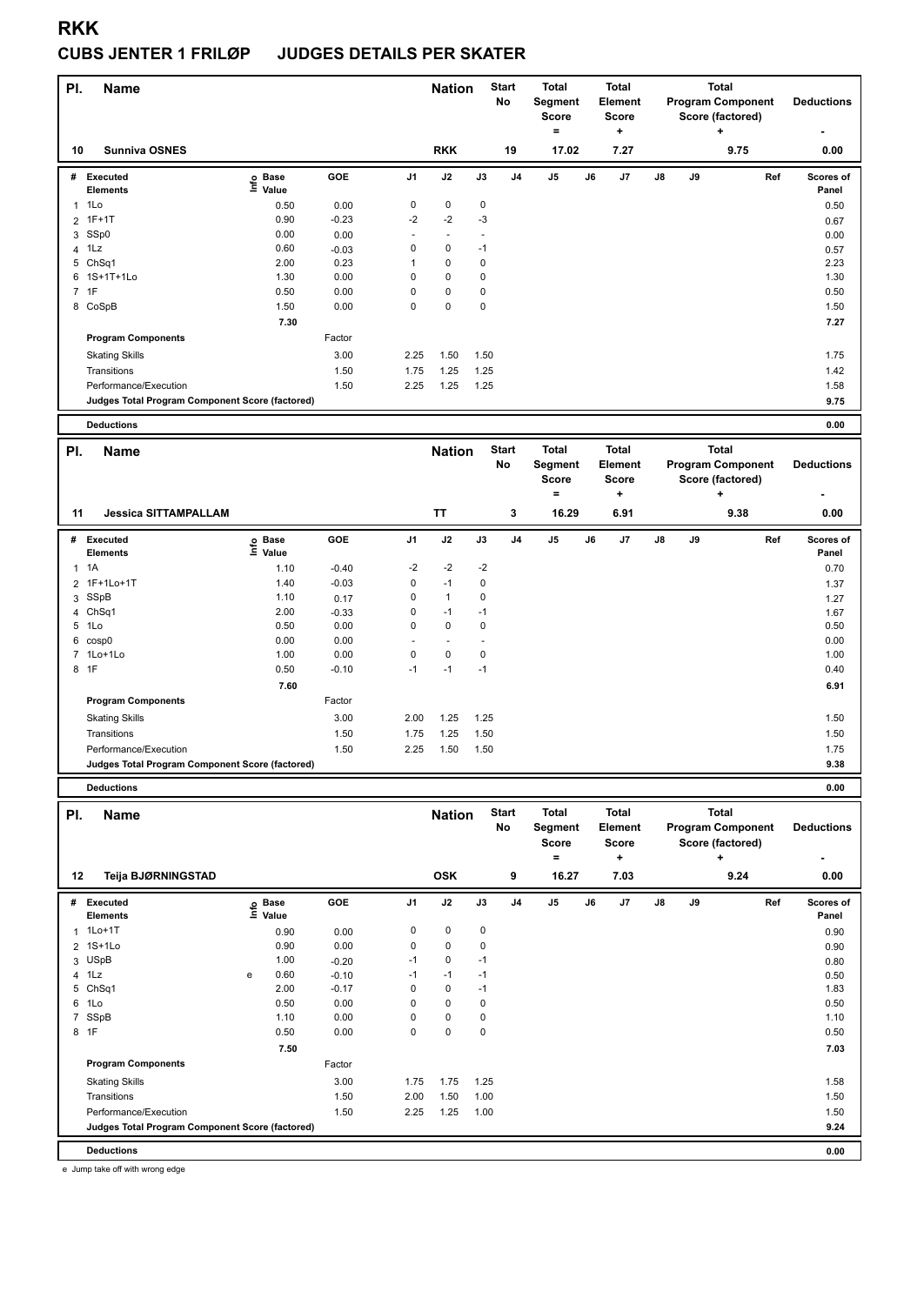#### **CUBS JENTER 1 FRILØP JUDGES DETAILS PER SKATER**

| PI.            | <b>Name</b>                                     |      |                      |         |                | <b>Nation</b> |             | <b>Start</b><br>No | <b>Total</b><br>Segment<br><b>Score</b> |    | <b>Total</b><br>Element<br>Score<br>÷ |               | <b>Total</b><br><b>Program Component</b><br>Score (factored) | <b>Deductions</b> |                    |
|----------------|-------------------------------------------------|------|----------------------|---------|----------------|---------------|-------------|--------------------|-----------------------------------------|----|---------------------------------------|---------------|--------------------------------------------------------------|-------------------|--------------------|
| 13             | <b>Helene FISHER</b>                            |      |                      |         |                | <b>BSK</b>    |             | 10                 | $=$<br>15.99                            |    | 7.34                                  |               |                                                              | ÷<br>8.65         | ۰<br>0.00          |
| #              | Executed<br><b>Elements</b>                     | lnfo | <b>Base</b><br>Value | GOE     | J <sub>1</sub> | J2            | J3          | J <sub>4</sub>     | J <sub>5</sub>                          | J6 | J7                                    | $\mathsf{J}8$ | J9                                                           | Ref               | Scores of<br>Panel |
| 1A             |                                                 |      | 0.00                 | 0.00    |                |               |             |                    |                                         |    |                                       |               |                                                              |                   | 0.00               |
| $\overline{2}$ | 1Lz                                             | e    | 0.60                 | $-0.13$ | $-2$           | $-1$          | $-1$        |                    |                                         |    |                                       |               |                                                              |                   | 0.47               |
| 3              | CoSpB                                           |      | 1.50                 | 0.00    | 0              | 0             | 0           |                    |                                         |    |                                       |               |                                                              |                   | 1.50               |
|                | 4 1S+1Lo                                        |      | 0.90                 | $-0.10$ | $-1$           | $-1$          | $-1$        |                    |                                         |    |                                       |               |                                                              |                   | 0.80               |
|                | 5 CCoSpB                                        |      | 1.70                 | $-0.60$ | $-2$           | $-2$          | $-2$        |                    |                                         |    |                                       |               |                                                              |                   | 1.10               |
| 6              | ChSp1                                           |      | 2.00                 | 0.00    | $\mathbf 0$    | $\mathbf 0$   | $\mathbf 0$ |                    |                                         |    |                                       |               |                                                              |                   | 2.00               |
|                | 7 1F+1Lo                                        |      | 1.00                 | $-0.03$ | $-1$           | 0             | 0           |                    |                                         |    |                                       |               |                                                              |                   | 0.97               |
| 8              | 1Lo                                             |      | 0.50                 | 0.00    | 0              | $\mathbf 0$   | 0           |                    |                                         |    |                                       |               |                                                              |                   | 0.50               |
|                |                                                 |      | 8.20                 |         |                |               |             |                    |                                         |    |                                       |               |                                                              |                   | 7.34               |
|                | <b>Program Components</b>                       |      |                      | Factor  |                |               |             |                    |                                         |    |                                       |               |                                                              |                   |                    |
|                | <b>Skating Skills</b>                           |      |                      | 3.00    | 1.50           | 1.50          | 2.00        |                    |                                         |    |                                       |               |                                                              |                   | 1.67               |
|                | Transitions                                     |      |                      | 1.50    | 1.00           | 1.25          | 1.25        |                    |                                         |    |                                       |               |                                                              |                   | 1.17               |
|                | Performance/Execution                           |      |                      | 1.50    | 1.25           | 1.00          | 1.50        |                    |                                         |    |                                       |               |                                                              |                   | 1.25               |
|                | Judges Total Program Component Score (factored) |      |                      |         |                |               |             |                    |                                         |    |                                       |               |                                                              |                   | 8.65               |
|                | <b>Deductions</b>                               |      |                      |         |                |               |             |                    |                                         |    |                                       |               |                                                              |                   | 0.00               |

e Jump take off with wrong edge

| PI. | <b>Name</b>                                     |   |                            |         |                | <b>Nation</b> |             | <b>Start</b><br>No | <b>Total</b><br><b>Segment</b><br><b>Score</b> |    | <b>Total</b><br>Element<br><b>Score</b> | <b>Total</b><br><b>Program Component</b><br>Score (factored) |    |           | <b>Deductions</b>  |
|-----|-------------------------------------------------|---|----------------------------|---------|----------------|---------------|-------------|--------------------|------------------------------------------------|----|-----------------------------------------|--------------------------------------------------------------|----|-----------|--------------------|
| 14  | <b>Aurora HOLDEN</b>                            |   |                            |         |                | <b>GKK</b>    |             | $\overline{2}$     | $\equiv$<br>13.94                              |    | ٠<br>6.67                               |                                                              |    | ÷<br>7.27 | ٠<br>0.00          |
|     |                                                 |   |                            |         |                |               |             |                    |                                                |    |                                         |                                                              |    |           |                    |
| #   | Executed<br><b>Elements</b>                     |   | e Base<br>⊆ Value<br>Value | GOE     | J <sub>1</sub> | J2            | J3          | J <sub>4</sub>     | $\mathsf{J}5$                                  | J6 | J7                                      | $\mathsf{J}8$                                                | J9 | Ref       | Scores of<br>Panel |
|     | 1 1Lo+1Lo                                       |   | 1.00                       | 0.00    | 0              | 0             | 0           |                    |                                                |    |                                         |                                                              |    |           | 1.00               |
|     | $2$ 1 Lz                                        | e | 0.60                       | $-0.17$ | $-1$           | $-2$          | $-2$        |                    |                                                |    |                                         |                                                              |    |           | 0.43               |
| 3   | 1S                                              |   | 0.40                       | 0.00    | 0              | 0             | $\mathbf 0$ |                    |                                                |    |                                         |                                                              |    |           | 0.40               |
|     | 4 1F+1Lo                                        |   | 1.00                       | $-0.23$ | $-3$           | $-2$          | $-2$        |                    |                                                |    |                                         |                                                              |    |           | 0.77               |
|     | 5 USpB                                          |   | 1.00                       | 0.00    | 0              | 0             | 0           |                    |                                                |    |                                         |                                                              |    |           | 1.00               |
|     | 6 ChSq1                                         |   | 2.00                       | $-0.33$ | $\mathbf 0$    | $-1$          | $-1$        |                    |                                                |    |                                         |                                                              |    |           | 1.67               |
|     | 7 SSpB                                          |   | 1.10                       | $-0.20$ | $-1$           | 0             | $-1$        |                    |                                                |    |                                         |                                                              |    |           | 0.90               |
|     | 8 1F                                            |   | 0.50                       | 0.00    | 0              | 0             | $\mathbf 0$ |                    |                                                |    |                                         |                                                              |    |           | 0.50               |
|     |                                                 |   | 7.60                       |         |                |               |             |                    |                                                |    |                                         |                                                              |    |           | 6.67               |
|     | <b>Program Components</b>                       |   |                            | Factor  |                |               |             |                    |                                                |    |                                         |                                                              |    |           |                    |
|     | <b>Skating Skills</b>                           |   |                            | 3.00    | 1.25           | 1.25          | 1.25        |                    |                                                |    |                                         |                                                              |    |           | 1.25               |
|     | Transitions                                     |   |                            | 1.50    | 1.25           | 1.25          | 1.00        |                    |                                                |    |                                         |                                                              |    |           | 1.17               |
|     | Performance/Execution                           |   |                            | 1.50    | 1.50           | 1.00          | 1.00        |                    |                                                |    |                                         |                                                              |    |           | 1.17               |
|     | Judges Total Program Component Score (factored) |   |                            |         |                |               |             |                    |                                                |    |                                         |                                                              |    |           | 7.27               |
|     | <b>Deductions</b>                               |   |                            |         |                |               |             |                    |                                                |    |                                         |                                                              |    |           | 0.00               |

e Jump take off with wrong edge

| PI.            | <b>Name</b>                                     |                              |            |                | <b>Nation</b> |      | <b>Start</b><br>No | Total<br>Segment<br><b>Score</b><br>$=$ |    | <b>Total</b><br>Element<br>Score<br>÷ | <b>Total</b><br><b>Program Component</b><br>Score (factored)<br>٠ |    |      | <b>Deductions</b><br>٠ |
|----------------|-------------------------------------------------|------------------------------|------------|----------------|---------------|------|--------------------|-----------------------------------------|----|---------------------------------------|-------------------------------------------------------------------|----|------|------------------------|
| 15             | <b>Live Marie RUNDE</b>                         |                              |            |                | <b>LKK</b>    |      | 15                 | 12.45                                   |    | 5.83                                  |                                                                   |    | 6.62 | 0.00                   |
| #              | <b>Executed</b><br><b>Elements</b>              | <b>Base</b><br>lnfo<br>Value | <b>GOE</b> | J <sub>1</sub> | J2            | J3   | J <sub>4</sub>     | J <sub>5</sub>                          | J6 | J <sub>7</sub>                        | $\mathsf{J}8$                                                     | J9 | Ref  | Scores of<br>Panel     |
| $\mathbf{1}$   | 1Lo                                             | 0.50                         | 0.00       | 0              | 0             | 0    |                    |                                         |    |                                       |                                                                   |    |      | 0.50                   |
|                | 2 CSpB                                          | 1.10                         | $-0.20$    | $-1$           | 0             | $-1$ |                    |                                         |    |                                       |                                                                   |    |      | 0.90                   |
|                | 3 1W+1Lo                                        | 0.80                         | 0.00       | 0              | $\mathbf 0$   | 0    |                    |                                         |    |                                       |                                                                   |    |      | 0.80                   |
|                | 4 1Lz                                           | 0.60                         | $-0.17$    | $-2$           | $-1$          | $-2$ |                    |                                         |    |                                       |                                                                   |    |      | 0.43                   |
|                | 5 1Lo+1Lo                                       | 1.00                         | $-0.13$    | $-1$           | $-2$          | $-1$ |                    |                                         |    |                                       |                                                                   |    |      | 0.87                   |
| 6              | 1F                                              | 0.50                         | 0.00       | 0              | 0             | 0    |                    |                                         |    |                                       |                                                                   |    |      | 0.50                   |
| $\overline{7}$ | ChSq1                                           | 2.00                         | $-0.17$    | 0              | 0             | $-1$ |                    |                                         |    |                                       |                                                                   |    |      | 1.83                   |
|                | 8 SSp0                                          | 0.00                         | 0.00       | ۰              |               |      |                    |                                         |    |                                       |                                                                   |    |      | 0.00                   |
|                |                                                 | 6.50                         |            |                |               |      |                    |                                         |    |                                       |                                                                   |    |      | 5.83                   |
|                | <b>Program Components</b>                       |                              | Factor     |                |               |      |                    |                                         |    |                                       |                                                                   |    |      |                        |
|                | <b>Skating Skills</b>                           |                              | 3.00       | 1.25           | 1.25          | 1.25 |                    |                                         |    |                                       |                                                                   |    |      | 1.25                   |
|                | Transitions                                     |                              | 1.50       | 0.75           | 0.75          | 1.00 |                    |                                         |    |                                       |                                                                   |    |      | 0.83                   |
|                | Performance/Execution                           |                              | 1.50       | 0.75           | 1.25          | 1.25 |                    |                                         |    |                                       |                                                                   |    |      | 1.08                   |
|                | Judges Total Program Component Score (factored) |                              |            |                |               |      |                    |                                         |    |                                       |                                                                   |    |      | 6.62                   |
|                | <b>Deductions</b>                               |                              |            |                |               |      |                    |                                         |    |                                       |                                                                   |    |      | 0.00                   |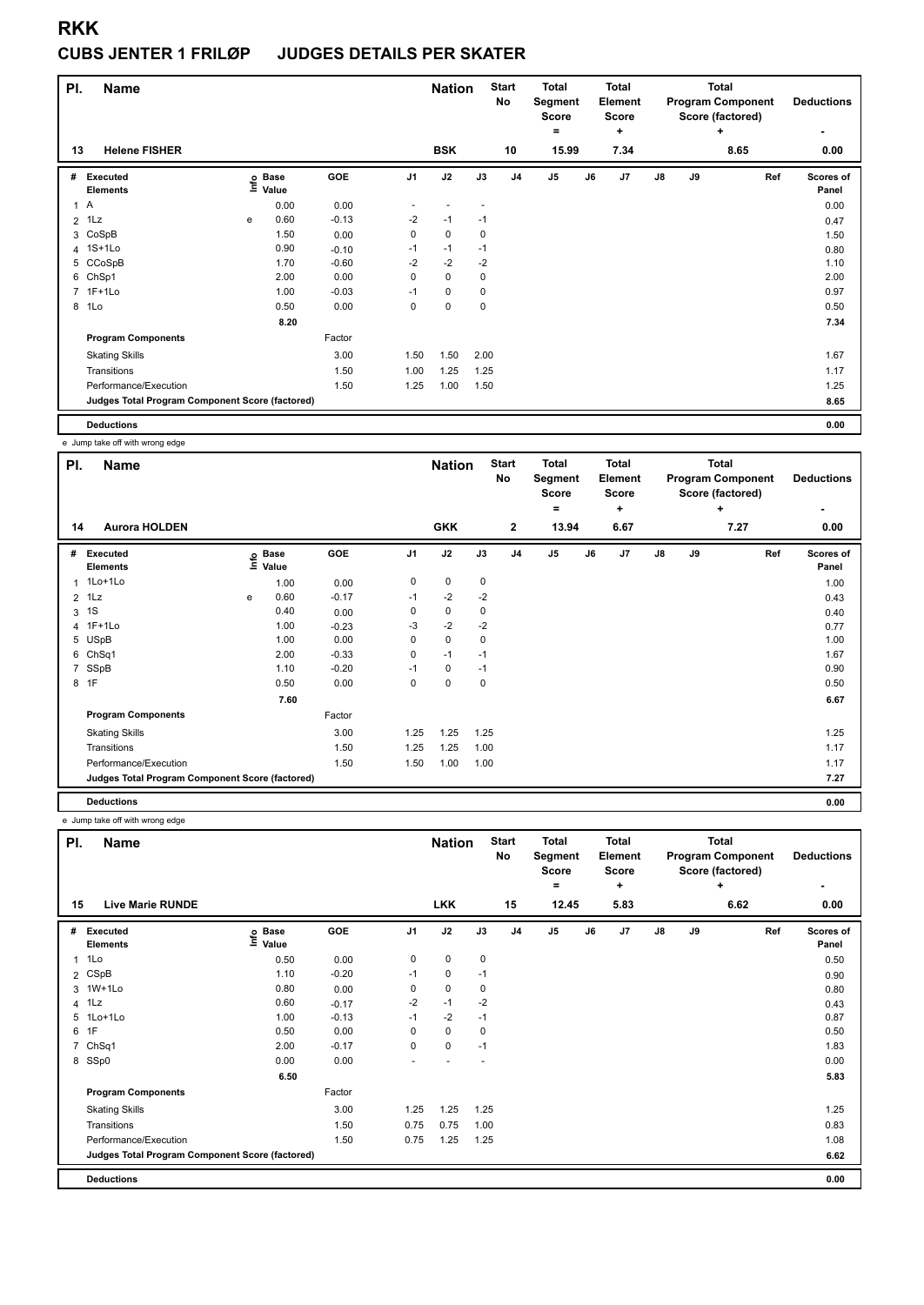### **CUBS JENTER 1 FRILØP JUDGES DETAILS PER SKATER**

| PI.            | <b>Name</b>                                     |                                                                   |                 |                | <b>Nation</b> |        | <b>Start</b><br>No | <b>Total</b><br>Segment<br>Score<br>$\equiv$ |    | <b>Total</b><br><b>Element</b><br>Score<br>÷   |    |    | <b>Total</b><br><b>Program Component</b><br>Score (factored)<br>÷ |     | <b>Deductions</b>  |
|----------------|-------------------------------------------------|-------------------------------------------------------------------|-----------------|----------------|---------------|--------|--------------------|----------------------------------------------|----|------------------------------------------------|----|----|-------------------------------------------------------------------|-----|--------------------|
| 16             | <b>Thanh Tam NGUYEN</b>                         |                                                                   |                 |                | <b>TIN</b>    |        | 20                 | 12.21                                        |    | 6.34                                           |    |    | 5.87                                                              |     | 0.00               |
| #              | <b>Executed</b><br><b>Elements</b>              | e Base<br>⊑ Value                                                 | GOE             | J1             | J2            | J3     | J <sub>4</sub>     | $\mathsf{J}5$                                | J6 | J7                                             | J8 | J9 |                                                                   | Ref | Scores of<br>Panel |
| $\mathbf{1}$   | 1Lz                                             | 0.60                                                              | $-0.20$         | $-1$           | $-2$          | -3     |                    |                                              |    |                                                |    |    |                                                                   |     | 0.40               |
| $\overline{2}$ | 1Lo+SEQ                                         | 0.40                                                              | $-0.20$         | $-2$           | $-2$          | $-2$   |                    |                                              |    |                                                |    |    |                                                                   |     | 0.20               |
| 3              | ChSq <sub>1</sub>                               | 2.00                                                              | $-0.33$         | $-1$           | $-1$          | 0      |                    |                                              |    |                                                |    |    |                                                                   |     | 1.67               |
|                | 4 1F                                            | 0.50                                                              | 0.00            | 0              | 0             | 0      |                    |                                              |    |                                                |    |    |                                                                   |     | 0.50               |
| 5              | SSpB                                            | 1.10                                                              | 0.00            | 0              | 0             | 0      |                    |                                              |    |                                                |    |    |                                                                   |     | 1.10               |
|                | 6 1Lo                                           | 0.50                                                              | 0.00            | 0              | 0             | 0      |                    |                                              |    |                                                |    |    |                                                                   |     | 0.50               |
| 7              | <b>CUSpB</b>                                    | 1.50                                                              | $-0.30$         | $-1$           | $-1$          | $-1$   |                    |                                              |    |                                                |    |    |                                                                   |     | 1.20               |
|                | 8 1F+1T                                         | 0.90                                                              | $-0.13$         | $-1$           | $-2$          | $-1$   |                    |                                              |    |                                                |    |    |                                                                   |     | 0.77               |
|                |                                                 | 7.50                                                              |                 |                |               |        |                    |                                              |    |                                                |    |    |                                                                   |     | 6.34               |
|                | <b>Program Components</b>                       |                                                                   | Factor          |                |               |        |                    |                                              |    |                                                |    |    |                                                                   |     |                    |
|                | <b>Skating Skills</b>                           |                                                                   | 3.00            | 1.25           | 1.25          | 0.75   |                    |                                              |    |                                                |    |    |                                                                   |     | 1.08               |
|                | Transitions                                     |                                                                   | 1.50            | 0.75           | 0.75          | 0.75   |                    |                                              |    |                                                |    |    |                                                                   |     | 0.75               |
|                | Performance/Execution                           |                                                                   | 1.50            | 1.00           | 1.00          | 1.00   |                    |                                              |    |                                                |    |    |                                                                   |     | 1.00               |
|                | Judges Total Program Component Score (factored) |                                                                   |                 |                |               |        |                    |                                              |    |                                                |    |    |                                                                   |     | 5.87               |
|                | <b>Deductions</b>                               |                                                                   |                 |                |               |        |                    |                                              |    |                                                |    |    |                                                                   |     | 0.00               |
| PI.            | Name                                            |                                                                   |                 |                | <b>Nation</b> |        | <b>Start</b><br>No | <b>Total</b><br>Segment<br>Score             |    | <b>Total</b><br><b>Element</b><br><b>Score</b> |    |    | <b>Total</b><br><b>Program Component</b><br>Score (factored)      |     | <b>Deductions</b>  |
| 17             | <b>Jelena NINKOV</b>                            |                                                                   |                 |                | <b>HIL</b>    |        | 4                  | $\equiv$<br>12.13                            |    | +<br>5.87                                      |    |    | +<br>6.26                                                         |     | 0.00               |
|                |                                                 |                                                                   |                 |                |               |        |                    |                                              |    |                                                |    |    |                                                                   |     |                    |
| #              | <b>Executed</b><br>Elements                     | e Base<br>⊑ Value                                                 | GOE             | J1             | J2            | J3     | J4                 | J5                                           | J6 | J7                                             | J8 | J9 |                                                                   | Ref | Scores of<br>Panel |
| $\mathbf{1}$   | $1Lz+1T$                                        | 1.00                                                              | $-0.07$         | 0              | $-1$          | $-1$   |                    |                                              |    |                                                |    |    |                                                                   |     | 0.93               |
| 2              | <b>USpB</b>                                     | 1.00                                                              | 0.17            | 0              | $\mathbf{1}$  | 0      |                    |                                              |    |                                                |    |    |                                                                   |     | 1.17               |
| 3              | Ch <sub>Sq1</sub>                               | 2.00                                                              | $-0.67$         | $-1$           | $-2$          | $-1$   |                    |                                              |    |                                                |    |    |                                                                   |     | 1.33               |
|                | 4 1F                                            | 0.50                                                              | 0.00            | 0              | $\pmb{0}$     | 0      |                    |                                              |    |                                                |    |    |                                                                   |     | 0.50               |
| 5              | 1S+1Lo+1Lo                                      | 1.40                                                              | $-0.03$         | 0              | $-1$          | 0      |                    |                                              |    |                                                |    |    |                                                                   |     | 1.37               |
|                | 6 1Lo                                           | 0.50                                                              | 0.07            | 1              | 0             | 0      |                    |                                              |    |                                                |    |    |                                                                   |     | 0.57               |
|                | 7 SSp0                                          | 0.00                                                              | 0.00            |                |               |        |                    |                                              |    |                                                |    |    |                                                                   |     | 0.00               |
|                |                                                 | 6.40                                                              |                 |                |               |        |                    |                                              |    |                                                |    |    |                                                                   |     | 5.87               |
|                | <b>Program Components</b>                       |                                                                   | Factor          |                |               |        |                    |                                              |    |                                                |    |    |                                                                   |     |                    |
|                | <b>Skating Skills</b>                           |                                                                   | 3.00            | 1.25           | 0.75          | 1.00   |                    |                                              |    |                                                |    |    |                                                                   |     | 1.00               |
|                | Transitions                                     |                                                                   | 1.50            | 1.25           | 0.50          | 1.00   |                    |                                              |    |                                                |    |    |                                                                   |     | 0.92               |
|                | Performance/Execution                           |                                                                   | 1.50            | 1.50           | 1.00          | 1.25   |                    |                                              |    |                                                |    |    |                                                                   |     | 1.25               |
|                | Judges Total Program Component Score (factored) |                                                                   |                 |                |               |        |                    |                                              |    |                                                |    |    |                                                                   |     | 6.26               |
|                | <b>Deductions</b>                               |                                                                   |                 |                |               |        |                    |                                              |    |                                                |    |    |                                                                   |     | 0.00               |
| PI.            | Name                                            |                                                                   |                 |                | <b>Nation</b> |        | <b>Start</b><br>No | <b>Total</b><br>Segment<br>Score<br>$\equiv$ |    | <b>Total</b><br>Element<br><b>Score</b><br>٠   |    |    | <b>Total</b><br><b>Program Component</b><br>Score (factored)<br>÷ |     | <b>Deductions</b>  |
| 18             | <b>Torunn GILBERG</b>                           |                                                                   |                 |                | <b>LKK</b>    |        | 12                 | 11.84                                        |    | 5.70                                           |    |    | 6.14                                                              |     | 0.00               |
|                | # Executed                                      | $\overset{\circ}{\equiv}$ Pase<br>$\overset{\circ}{\equiv}$ Value | GOE             | J <sub>1</sub> | J2            | J3     | J4                 | J5                                           | J6 | J7                                             | J8 | J9 |                                                                   | Ref | Scores of          |
|                | Elements                                        |                                                                   |                 |                |               |        |                    |                                              |    |                                                |    |    |                                                                   |     | Panel              |
| 1              | 1W+1Lo+1T                                       | 1.20                                                              | 0.00            | 0              | $\pmb{0}$     | 0      |                    |                                              |    |                                                |    |    |                                                                   |     | 1.20               |
| $\overline{2}$ | SSp0                                            | 0.00                                                              | 0.00            | $\sim$         |               |        |                    |                                              |    |                                                |    |    |                                                                   |     | 0.00               |
|                | 3 1S                                            | 0.40<br>1.00                                                      | 0.00            | 0<br>$-1$      | 0<br>0        | 0<br>0 |                    |                                              |    |                                                |    |    |                                                                   |     | 0.40               |
| 4              | 1Lo+1Lo<br>5 1F                                 | 0.50                                                              | $-0.03$<br>0.00 | 0              | 0             | 0      |                    |                                              |    |                                                |    |    |                                                                   |     | 0.97<br>0.50       |
|                | 6 ChSq1                                         | 2.00                                                              | $-0.67$         | $-2$           | $-1$          | $-1$   |                    |                                              |    |                                                |    |    |                                                                   |     | 1.33               |
|                | 7 1F                                            | 0.50                                                              | 0.00            | 0              | $\pmb{0}$     | 0      |                    |                                              |    |                                                |    |    |                                                                   |     | 0.50               |
|                | 8 CSpB                                          | 1.10                                                              | $-0.30$         | $-1$           | $-1$          | $-1$   |                    |                                              |    |                                                |    |    |                                                                   |     | 0.80               |
|                |                                                 | 6.70                                                              |                 |                |               |        |                    |                                              |    |                                                |    |    |                                                                   |     | 5.70               |
|                | <b>Program Components</b>                       |                                                                   | Factor          |                |               |        |                    |                                              |    |                                                |    |    |                                                                   |     |                    |
|                | <b>Skating Skills</b>                           |                                                                   | 3.00            | 1.00           | 0.75          | 1.00   |                    |                                              |    |                                                |    |    |                                                                   |     | 0.92               |
|                | Transitions                                     |                                                                   | 1.50            | 1.50           | 0.75          | 0.75   |                    |                                              |    |                                                |    |    |                                                                   |     | 1.00               |
|                | Performance/Execution                           |                                                                   | 1.50            | 1.25           | 1.25          | 1.25   |                    |                                              |    |                                                |    |    |                                                                   |     | 1.25               |
|                | Judges Total Program Component Score (factored) |                                                                   |                 |                |               |        |                    |                                              |    |                                                |    |    |                                                                   |     | 6.14               |
|                |                                                 |                                                                   |                 |                |               |        |                    |                                              |    |                                                |    |    |                                                                   |     |                    |

**Deductions 0.00**